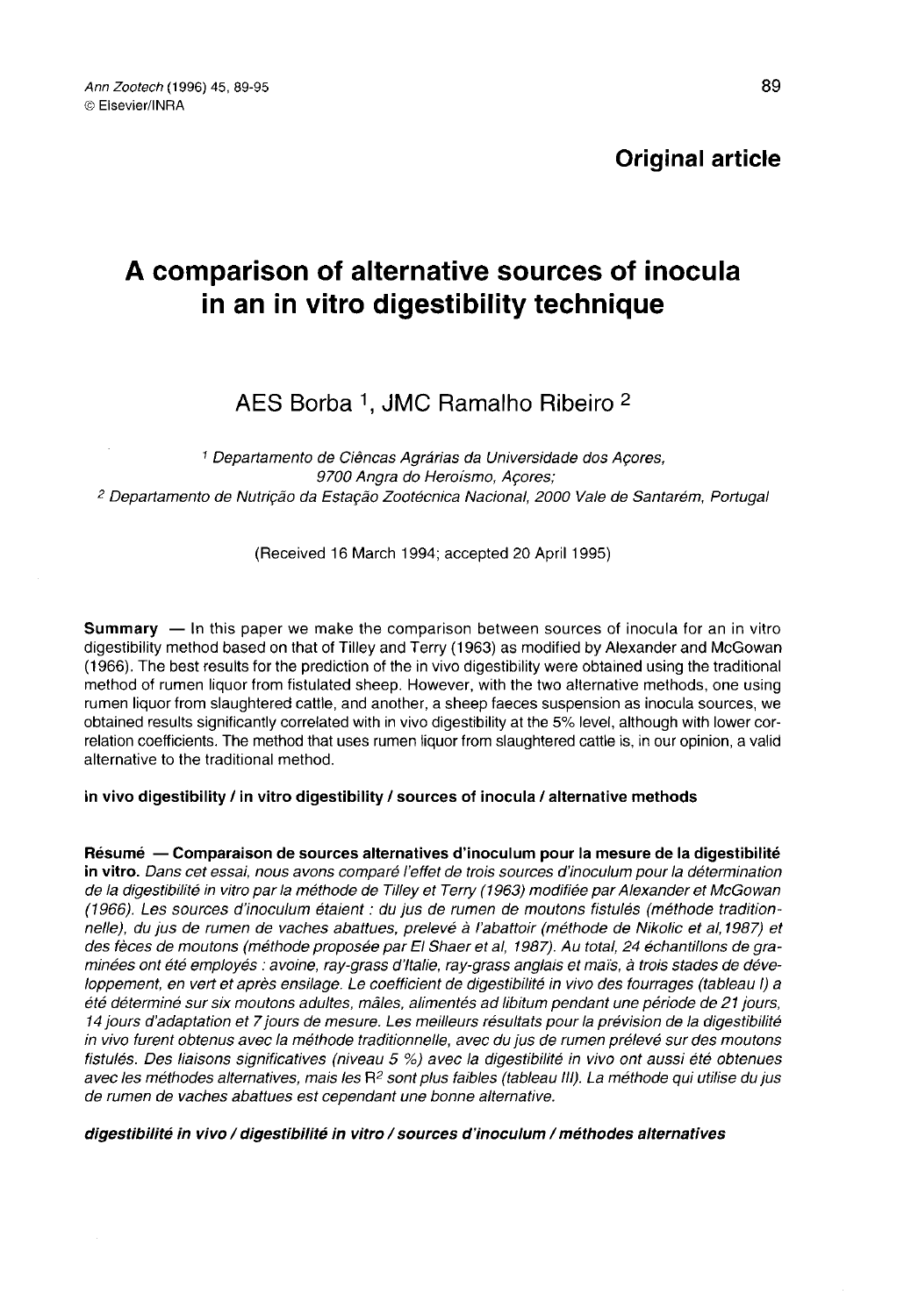## INTRODUCTION

Digestibility is the most important biological measure of a forage. It can be measured in vivo, but this method is laborious, consumes large amounts of forage and requires a relatively large number of animals. Therefore, several laboratory methods have been proposed for this estimation. The in vitro methods attempt to simulate the natural ruminant digestive processes. The method of Tilley and Terry (1963) modified by Alexander and McGowan (1966) can be considered the most usual, presenting however, one disadvantage, in that it requires fresh inocula from permanently fistulated animals. With the objective of avoiding this obstacle, several authors have proposed alternative methods. Until recently these methods were mainly chemical, physical and enzymatic, in which the cellulolytic function of the rumen liquor is substituted by an enzymatic preparation. More recently, however, other laboratory techniques have been proposed. A modified two-stage technique is based on the classic procedure (Tilley and Terry, 1963), but employing bovine rumen fluid from a slaughterhouse (Nikolić et al, 1987), and the method proposed by El Shaer et al (1987) based on the use of faecal microorganisms contained in a filtered suspension of sheep faeces. The microbial methods have clear advantages over the enzymatic techniques in the prediction of the in vivo digestibility (Omed et al, 1989).

Our objective is to determine if the alternative sources of inocula can substitute for the traditional source (rumen liquor from fistulated sheep) in the determination of in vitro digestibility by the method of Tilley and Terry (1963) modified by Alexander and McGowan (1966), and therefore go beyond the inconvenience of the method: the need for fistulated animals. The use of alternative sources of inocula make a significant contribution to the welfare of the laboratory animals, and simplify the method because it is much easier to obtain sheep faeces or rumen liquor from slaughtered cattle than rumen liquor from fistulated sheep.

# MATERIALS AND METHODS

Forage samples of 24 graminaceae (oat, Italian ryegrass, perennial ryegrass and maize) in three stages of growth, fresh and ensiled, with a known chemical compositon and in vivo digestibility were employed. The forages were harvested with a precision-chop machine and chopping length was 15 mm. Approximately 1.5 tonnes of each fresh forage was frozen at  $-15$  °C, and the other portion (1.5 tonnes) was ensiled. The silos were opened after 60 days and the silage was frozen at  $-15$  °C.

Six adult Romney-Marsh male sheep per treatment, with body weights of approximately 15 kg<sup>0.75</sup>, were used for the in vivo digestibility determinations. The digestibility trials lasted 21 day: a 14-day adaptation period and a 7-day collection period. The animals were fed ad libitum twice daily, at 9 00 and 17 00 hours. The quantities of feed offered were the previous days consumption amounts plus 10%. The ranges of in vivo dry matter digestibilities are shown in table I.

For the laboratory method, forage samples were dried at 65 °C for 48 hours and milled through a screen of 1.0 mm.

The reference method used was that proposed by Tilley and Terry (1963) and modified by Alexander and McGowan (1966): 0.5 g of each sample was weighed in triplicate and incubated for 48 hours with a mixture of 40 ml of McDougall (1948) buffer solution and 10 ml of inocula saturated with  $CO<sub>2</sub>$ . At the end of the first fermentation stage, microbial activity was stopped with 2.2N HCI until a pH of 1.2 was achieved. This was followed by an incubation period of 48 hours with 50 ml of a solution of acid pepsin. The residue obtained after filtration in a  $G<sub>2</sub>$  crucible was dried at 105 °C and then ashed at 550 °C.

This method was employed with rumen liquor obtained from three rumen fistulated adult Romney-Marsh sheep that were fed ad libitum a standard diet of mid-quality hay and 200 g of compound feed per day (table II). We also used the inocula source reported by Nikolić et al (1987); rumen contents were removed from six healthy cattle immediately after the slaughter, and stored in thermolagged containers. After straining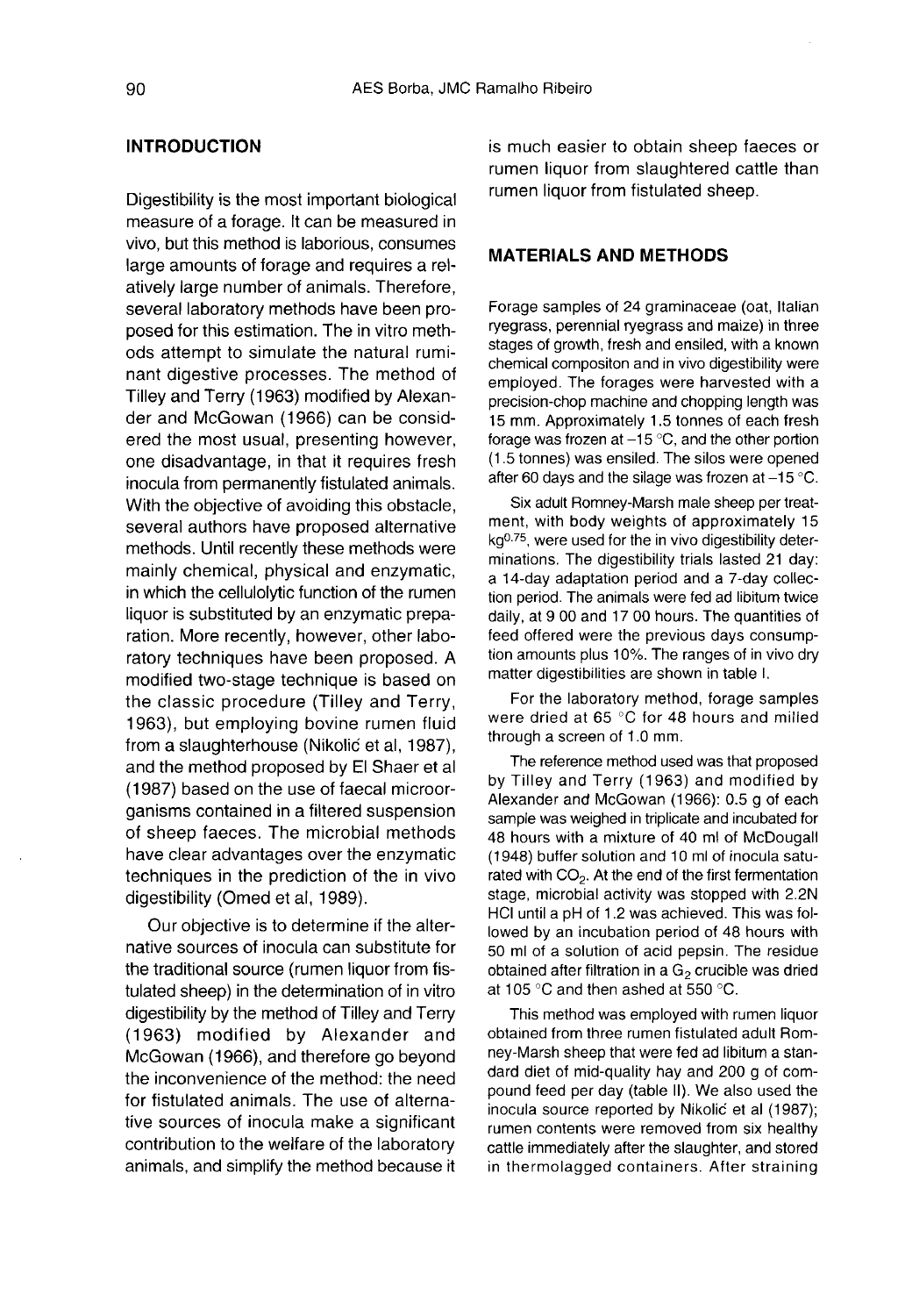| Forages            | No of samples | Range of in vivo digestibility (%) |  |  |  |  |
|--------------------|---------------|------------------------------------|--|--|--|--|
|                    |               |                                    |  |  |  |  |
| Oat                | 6             | $51.4 - 66.5$                      |  |  |  |  |
| Italian ryegrass   | 6             | $56.4 - 71.2$                      |  |  |  |  |
| Perennial ryegrass | 6             | $49.3 - 74.2$                      |  |  |  |  |
| Maize              |               | 55.5-63.8                          |  |  |  |  |
|                    |               |                                    |  |  |  |  |

Table I. Forages used and the range of their in vivo dry matter digestibilities.

Table II. Mean chemical composition of the feeds given to the sheep.

| Feed                 | DM $(%)$     |              | 100 g DM   |              |                    |            |            |
|----------------------|--------------|--------------|------------|--------------|--------------------|------------|------------|
|                      |              | $\sim$<br>ΕE | Ash        | СF           | Сa                 | P          |            |
| Hay<br>Compound feed | 89.0<br>89.0 | 17.0<br>18.9 | 1.3<br>3.0 | 11.6<br>12.9 | ٠.<br>26.0<br>19.3 | 1.7<br>1.1 | 0.3<br>0.4 |

DM: dry matter; CP: crude protein; EE: ether extract; CF: crude fibre.

through four layers of gauze, the rumen liquor was mixed with McDougall's buffer solution, in<br>porportion 4:1, and saturated with CO<sub>2</sub>. Since<br>previous diatary history was unknown, the use previous dietary history was unknown, the use of a large number of 'donor animals' reduced the variability of the inocula microbial activity.

The other method used was that proposed by El Shaer et al (1987): the source of inocula is not rumen liquor but sheep faeces. A 50 g sample of wet sheep faeces were collected within 1 hour of voiding from three sheep that were maintained on a diet of average quality hay and 200 g of compound feed (table II). The faeces were macerated and mixed with 50 ml of McDougall's buffer solution, which had previously been saturated with  $CO<sub>2</sub>$ . The mixture was filtered and then made up to 300 ml with buffer solution, and the pH was adjusted to 6.8.

A simple linear regression and paired t-tests were used to compare the relationship between in vitro and in vivo digestibilities. The data were subjected to analysis of variance (Anova) based on the results of the dry matter digestibility. Comparisons were made for the three stages of growth, and two forms of conservation and were

tested for the interaction between species and growth, species and conservation, and growth and conservation. The multiple comparison of the means were made using the t-test (Steel and Torrie, 1980).

#### RESULTS

The equations of regression between the in vitro digestibility of dry matter and the in vivo determinations for all forages are presented in table III and for fresh and ensiled forages separately in table IV.

The relationships between in vitro digestibility determined by the method with sheep rumen liquor, with slaughtered cattle rumen liquor and with sheep faeces, and the in vivo dry matter digestibilities, respectively, are shown in figures 1, 2 and 3.

The variance analysis of the results of the dry matter digestibility obtained by in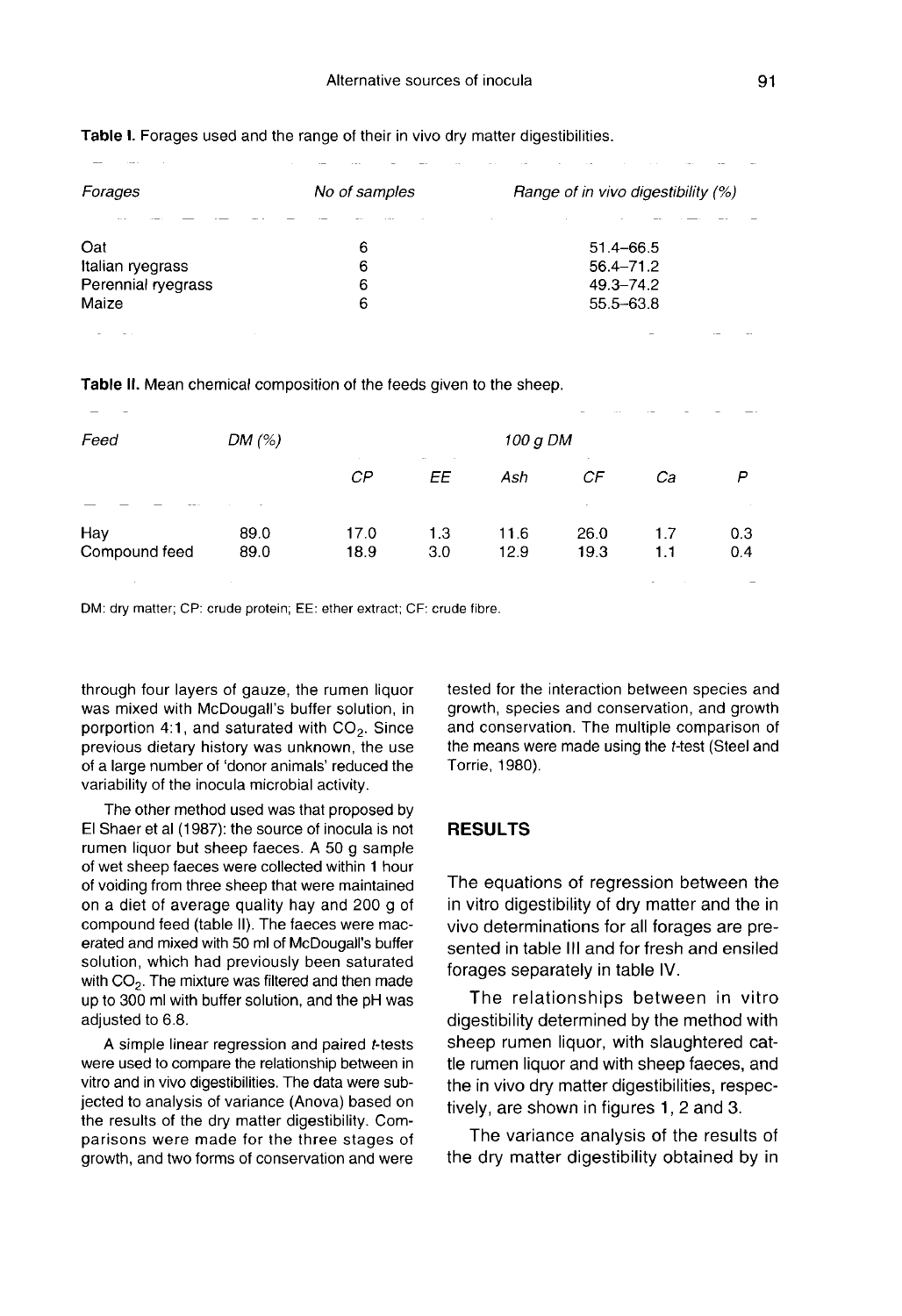

Fig 1. Relationship between the dry matter digestibility estimated in vitro with sheep rumen liquor and determined in vivo.

Table III. Relationship between the dry matter digestibility estimated in vitro and determined in vivo.

| Method              | Constant | Variable | n  | R2      | RSD  |
|---------------------|----------|----------|----|---------|------|
| Sheep rumen liquor  | 25.48    | 0.55     | 24 | $0.76*$ | 3.35 |
| Cattle rumen liquor | 42.01    | 0.35     | 24 | $0.42*$ | 5.14 |
| Sheep faeces        | 35.38    | 0.33     | 24 | $0.33*$ | 5.52 |
|                     |          |          |    |         |      |

n: number of samples;  $R^2$ : coefficient of determination; RSD: residual standard deviation.  $\epsilon \le 0.05$ .

Table IV. Relationship between the dry matter digestibility estimated in vitro and determined in vivo for the two groups of forages.

| Method              | Forage  | Constant | Variable | n  | $R^2$   | RSD  |
|---------------------|---------|----------|----------|----|---------|------|
| Sheep rumen liquor  | Fresh   | 17.03    | 0.68     | 12 | $0.85*$ | 2.83 |
|                     | Ensiled | 33.78    | 0.40     | 12 | $0.62*$ | 3.19 |
| Cattle rumen liguor | Fresh   | 34.80    | 0.49     | 12 | $0.63*$ | 4.39 |
|                     | Ensiled | 54.29    | 0.08     | 12 | 0.02    | 5.15 |
| Sheep faeces        | Fresh   | 37.11    | 0.35     | 12 | $0.33*$ | 5.89 |
|                     | Ensiled | 33.88    | 0.31     | 12 | $0.43*$ | 3.94 |

n: number of samples;  $R^2$ : coefficient of determination; RSD: residual standard deviation.  $* \le 0.05$ .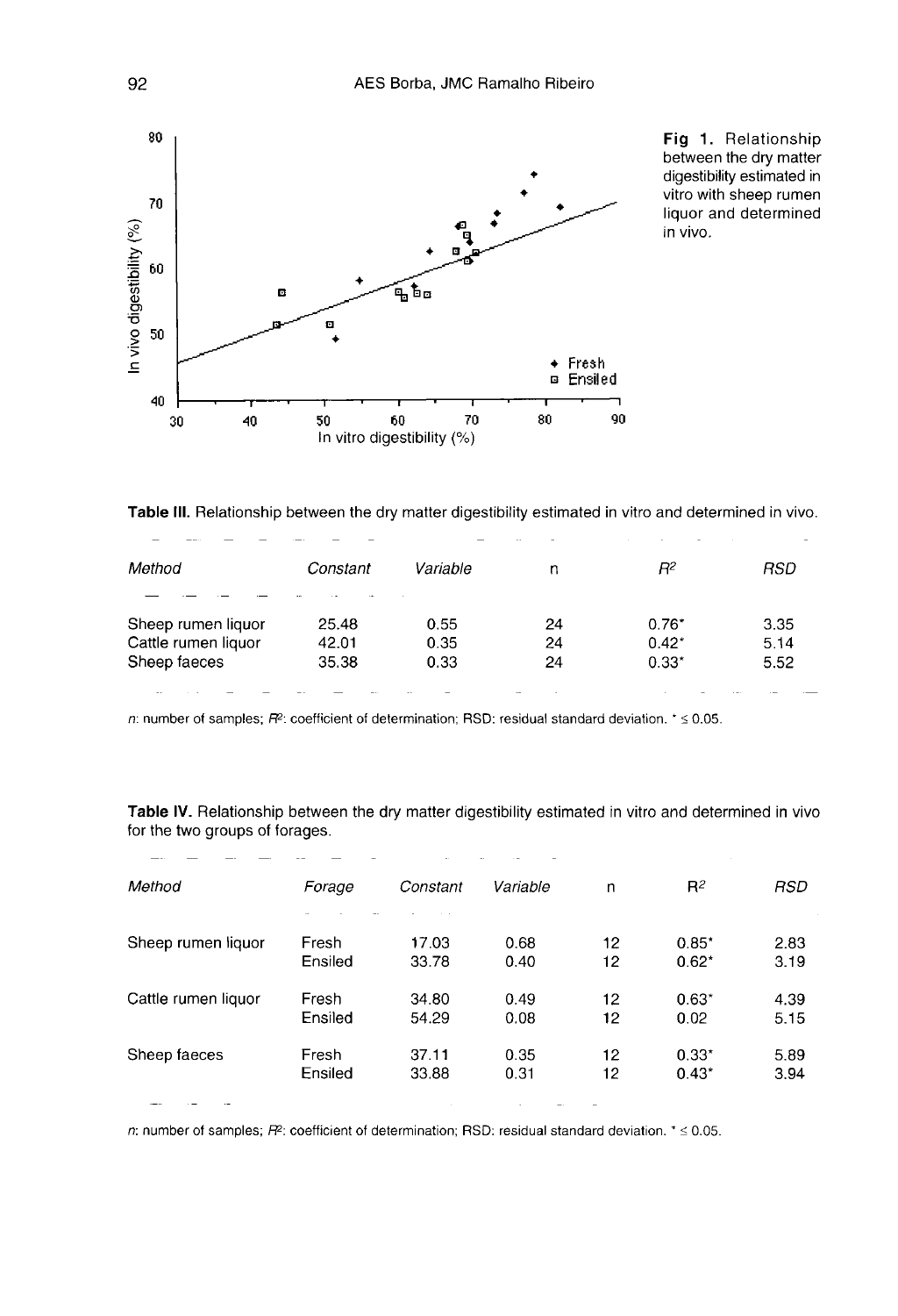vivo and in vitro methods for the three stages of growth and two forms of conservation are presented in table V.

### **DISCUSSION**

Based on the coefficients of determination<br>( $\hat{H}^2$ ), we can assume that satisfactory esti-<br>mateo of the in vive directibility veloce were mates of the in vivo digestibility values were obtained by all three methods. Judging by the residual standard deviation, the traditional method gave the most precise estimate. We verified that the alternative methods to the Tilley and Terry (1963), modified by Alexander and McGowan (1966), with rumen liquor from fistulated sheep gave results significantly correlated  $(P = 0.05)$ with in vivo digestibility. The method that used rumen liquor from slaughtered cattle was highly correlated with the in vivo organic matter digestibility ( $r$  value = 0.969) and corroborated the findings of El Shaer et al (1987), who observed an rvalue of 0.98 for the correlation between the results of the in vivo dry matter digestibility and the results of the sheep faeces method.





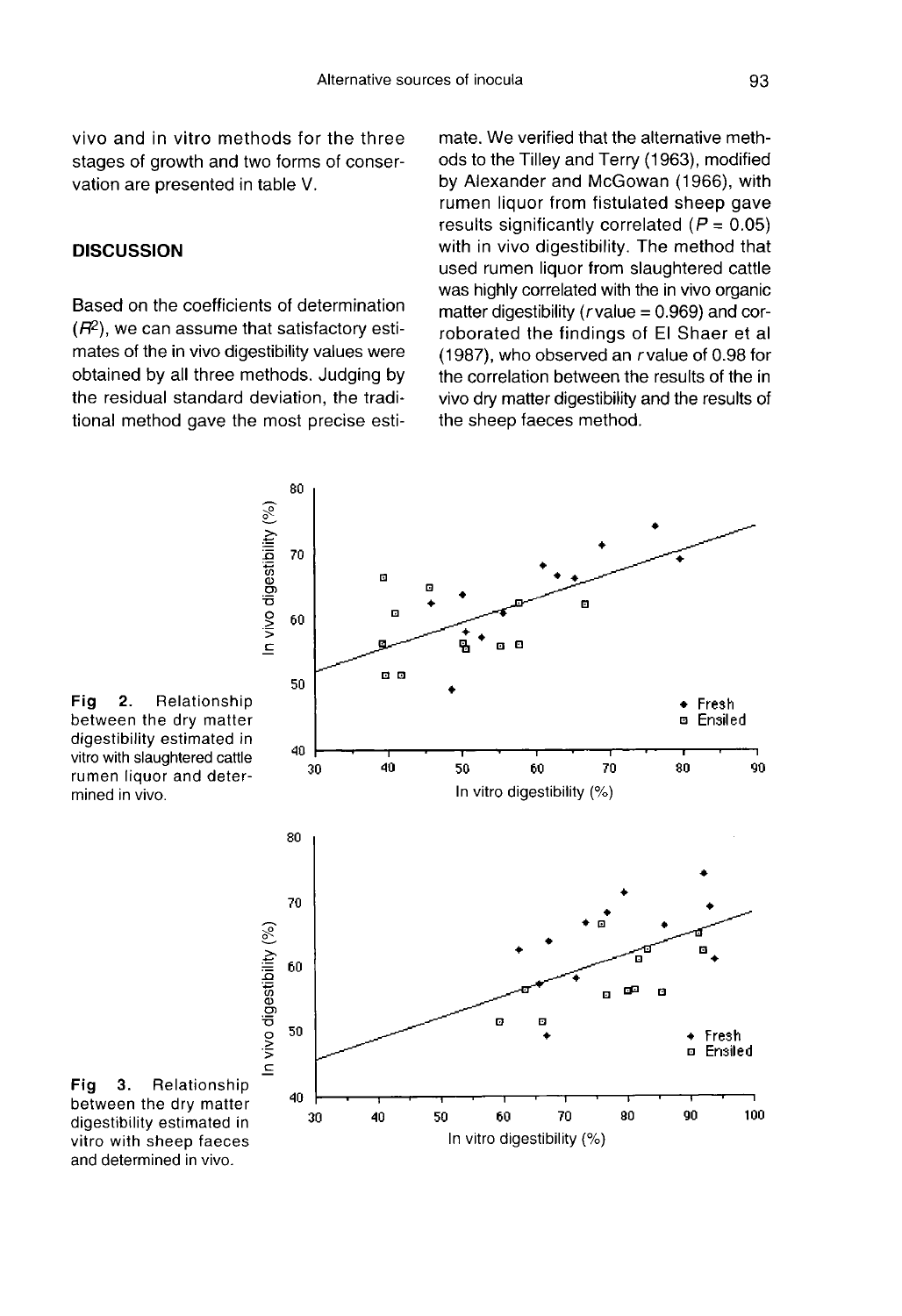|                    | n  | In vivo<br>(% )    | n  | Sheep rumen<br>liquor $(%)$ | Cattle rumen<br>liquor $(%)$ | Sheep faeces<br>(%) |
|--------------------|----|--------------------|----|-----------------------------|------------------------------|---------------------|
|                    |    |                    |    |                             |                              |                     |
| Species            |    |                    |    |                             |                              |                     |
| Oat                | 36 | 60.16a             | 18 | 62.22 <sup>a</sup>          | 53.33 <sup>a</sup>           | 76.46 <sup>a</sup>  |
| Italian ryegrass   | 36 | 64.04 <sup>b</sup> | 18 | 65.99 <sup>a</sup>          | 51.16a                       | 78.39 <sup>a</sup>  |
| Perennial ryegrass | 36 | 61.42ab            | 18 | 61.46 <sup>b</sup>          | 61.46 <sup>b</sup>           | 81.16a              |
| Maize              | 36 | 59.09a             | 18 | 64.91ab                     | 51.21 <sup>b</sup>           | 74.87a              |
| Growth             |    |                    |    |                             |                              |                     |
| Young              | 48 | 64.05 <sup>b</sup> | 24 | 71.12c                      | 59.83 <sup>b</sup>           | 81.29 <sup>b</sup>  |
| Normal             | 48 | 64.05 <sup>b</sup> | 24 | 68.72 <sup>b</sup>          | 48.75 <sup>b</sup>           | 81.37 <sup>b</sup>  |
| Later              | 48 | 55.42 <sup>a</sup> | 24 | 55.05 <sup>a</sup>          | 47.27a                       | 70.50a              |
| Conservation       |    |                    |    |                             |                              |                     |
| Fresh              | 72 | 63.91 <sup>b</sup> | 36 | 68.93 <sup>b</sup>          | 59.83 <sup>b</sup>           | 77.45 <sup>a</sup>  |
| Ensiled            | 72 | 58.45 <sup>b</sup> | 36 | 60.99a                      | 49.75 <sup>a</sup>           | 77.99a              |
| <b>SD</b>          |    | 5.23               |    | 2.14                        | 3.44                         | 10.01               |
| S.<br>Species (Sp) |    | $\star$            |    | $\star$                     |                              | <b>NS</b>           |
| Growth (Grow)      |    |                    |    | $\star$                     | $\star$                      | $\star$             |
| Conservation (Con) |    |                    |    | *                           | *                            | <b>NS</b>           |
| Sp x Grow          |    | *                  |    | *                           | $\star$                      | $\star$             |
| Sp x Con           |    | <b>NS</b>          |    | $\star$                     | $\star$                      | <b>NS</b>           |
| Grow x Con         |    | $\star$            |    | <b>NS</b>                   | $\star$                      | <b>NS</b>           |

Table V. Variance analysis of the results of the dry matter digestibility obtained by in vivo and in vitro methods for the three stages of growth and two forms of conservation.

n: number of observations; SD: standard deviation; S: level of significance  $\leq$  0.05; NS: not significant. abc Where similar letters on the same column are indicated, there are no significant differences between means.

The method that used the rumen liquor from slaughtered cattle gave an  $H<sup>2</sup>$  lower than that of the traditional Tilley and Terry (1963), modified by Alexander and McGowan (1966), in the prediction of the in vivo digestibility (table V). The greatest advantage of the method using rumen liquor from slaughtered animals was the avoidance of fistulated animals as the inocula source and the ease and low cost of the procedure. The results of the method that used the faeces suspension as the source of inocula had the lower relationship with the in vivo digestibility and a higher standard deviation (table V). This technique is, in our opinion, not recommended for the prediction of in vivo digestibility for this reason and because the results are much higher than those determined by the in vivo method (table V). This occurs with the methods that used faeces microorganisms because of the difference between the rumen and the faecal microbial population and their ability to break down cell walls.

The regression equations between the in vitro digestibility of dry matter and the in vivo determinations show that the method that used the sheep rumen liquor obtained a higher  $H^2$  with the fresh forages than with ensiled forages (table IV). The method that used the rumen liquor from slaugtered cattle presented a higher  $H<sup>2</sup>$  from the fresh for